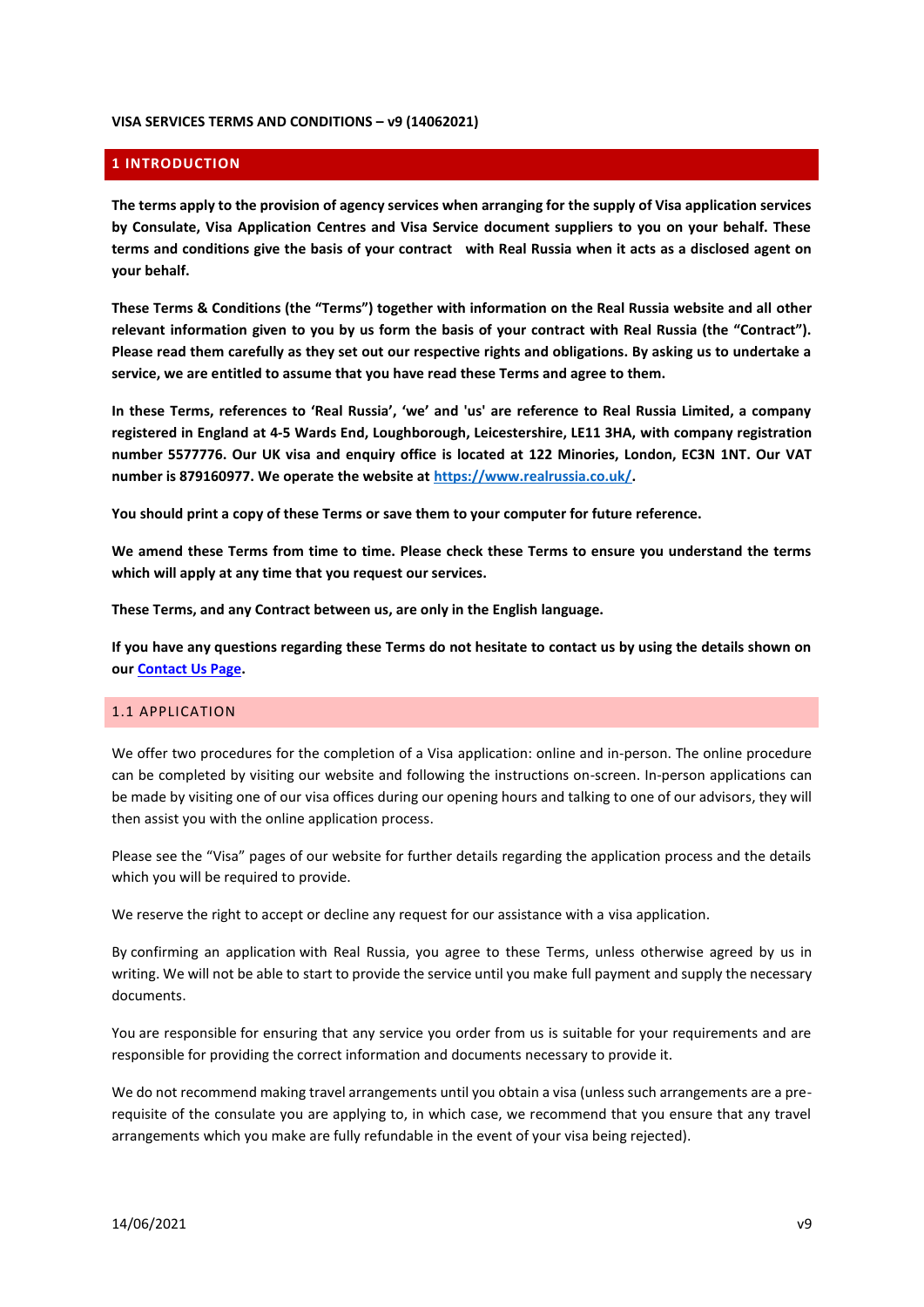#### 1.2 TIMESCALES

In these Terms, "working" or "business" days are defined as days that include Monday through to Friday and exclude weekends, UK public holidays or public holidays in the countries of the consulates and government organisations involved in the processing of your services. For the avoidance of doubt, excluded days (also known as "non-working" days) should not be included in any calculations when estimating the timescales for the provision of your requested services.

Visa applications received by our office after 15.30 GMT on a standard working day or anytime on a non-working day will not be processed until the next working day.

Visa support and letter of invitation applications (VSD) received after 16.00 on a standard working day or anytime on a non-working day will not be processed until the following working day.

To facilitate our services to you, we may, where possible, and wholly at our discretion, lodge visa applications at consulates or raise visa support requests on non-working days.

Where we are facilitating the bio-metric data collection as part of our service to you, these will only be available on specified dates and times. We will inform you of your options and confirm any bio-metric data collection appointments in writing.

# 1.3 INSURANCE

When you make your application, you confirm that you either have suitable insurance (travel or otherwise) to cover (i) loss or delay of documents (including passports); (ii) delay or refusal of a visa; or (iii) issue of a visa or visa support document with errors or omissions, or that you have no need of such insurance.

#### **2 MAKING AN APPLICATION**

We accept applications for visa services ("services") via our website, e-mail or post.

When making an application you should carefully read all related information on our website and in any correspondence that we send to you so that you are aware of the costs, steps required and any applicable service updates.

#### **3 PAYMENT**

We will not process until we have received cleared funds for the full cost of our agent fee and the disbursement costs relating to the services that we will pay for on your behalf that are provided to you by the Consulates, Visa Application Centres and Visa Service Document / Letter of Invitation suppliers.

**Payment made to the consulate or visa application centre is for the consideration of your application only, it does not guarantee that a consulate will issue a visa or that the appropriate authorities will issue a visa support document.**

Prices for visa services are quoted in British Pounds (GBP) only.

All prices quoted are inclusive of any applicable UK, Russian or local taxes and fees and are based on currency rates set at the start of each month which may be subject to change with short notice.

Please note changes and errors do occasionally occur. We reserve the right to increase / decrease and correct errors in advertised prices at any time.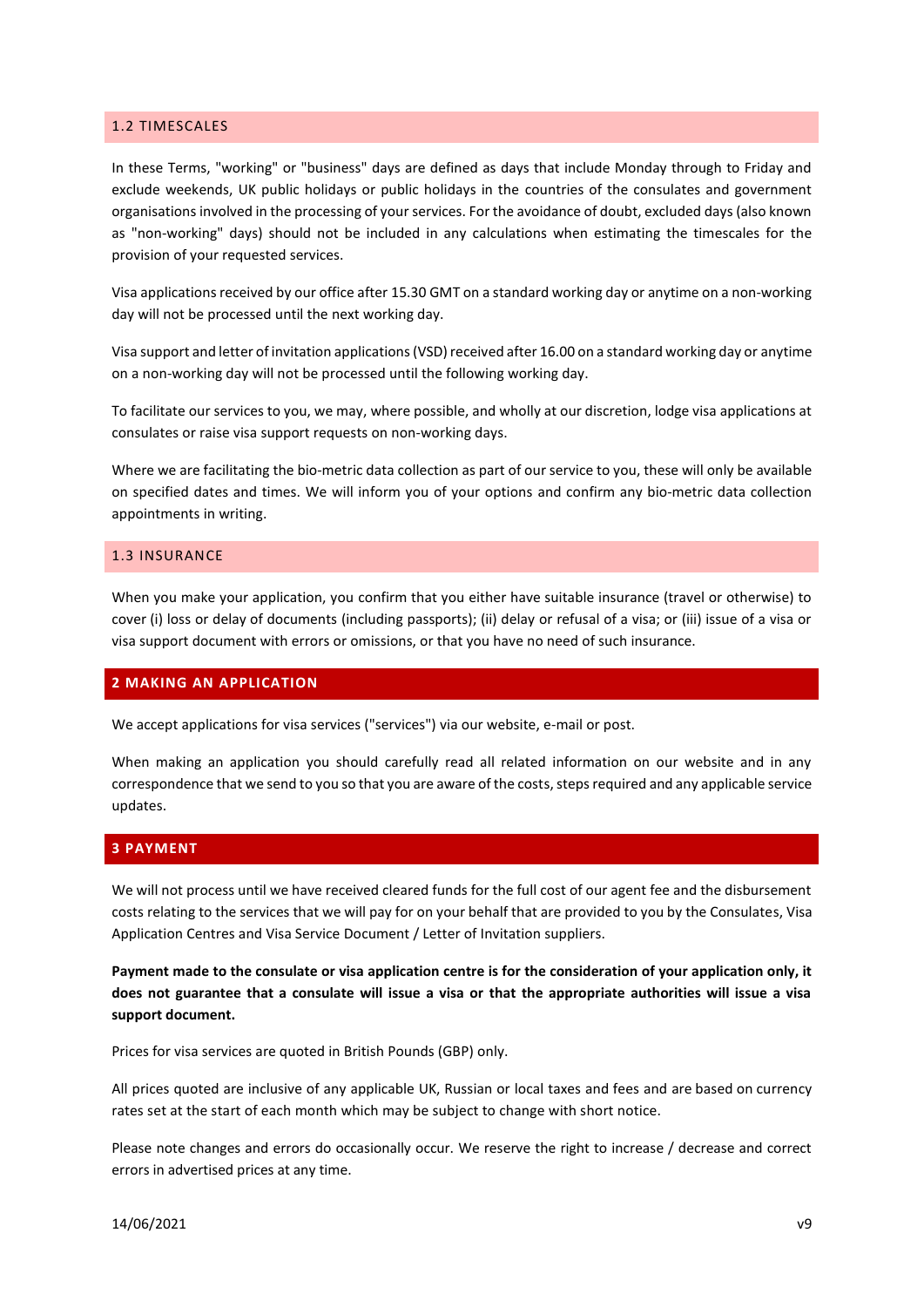For full payment options and any current applicable surcharges please see the following link: <https://realrussia.co.uk/Info/HowToPay>

**You are responsible for any additional costs involved in making a payment, including, but not limited to, bank transfer charges, credit card surcharges (where applicable) and currency conversion costs.** 

**If we receive payment and all necessary documents and information for an application from you and the service processing timescale you have requested does not allow for the delivery of the service in time for the stated travel dates, then, in the absence of written instructions from you and wholly at our discretion and using our best judgement we may, but are not obliged to, upgrade your service processing to a higher level without contacting you. You agree that you will pay any increased fees or costs to facilitate this increased service processing.**

**Consulates, government organisations or other third parties may change their prices at short notice. In such situations you agree to pay any additional fees or costs we may incur on your behalf; we will refund you any balance if prices are reduced.**

If we do not receive full payment for your services within 10 working days of your application we may, at our discretion, cancel your application. If, at our discretion, we process an application without receiving full payment, we reserve the right to hold travel documents (including passports) until full payment is made.

### **4 PROCESSING**

We will begin to process your application on the business day following receipt of (i) cleared funds; and (ii) the documents required for processing.

# **5 SERVICES**

We will endeavour to provide you with the services that you have ordered from us, within the timescales estimated, in a professional and efficient manner.

Visa services are **not considered** a travel service under the "The Package Travel and Linked Travel Arrangements Regulations 2018".

### 5.1 COLLECTION

You can normally collect a visa or visa support document from us on any working day at our London office.

If you wish to collect a visa or visa support document from us on a non-working day, then you should request this in writing at least two working days in advance. Where we agree that we will make the visa or visa support documents available to you on a non-working day we may apply an administrative fee of up to £50.00 for the provision of this service which we may require you to pay in advance.

## 5.2 DELIVERY

We do not guarantee that we will post, deliver or that you will be able to collect any visas issued by a consulate on non-working days.

Please note that courier or postage costs incurred on your behalf are not refundable. We offer a range of delivery options and we strongly recommend that you carefully consider which option is most suitable for your needs and to ensure that you know the value to which your documents will be covered in the case of loss or damage by the chosen delivery agent.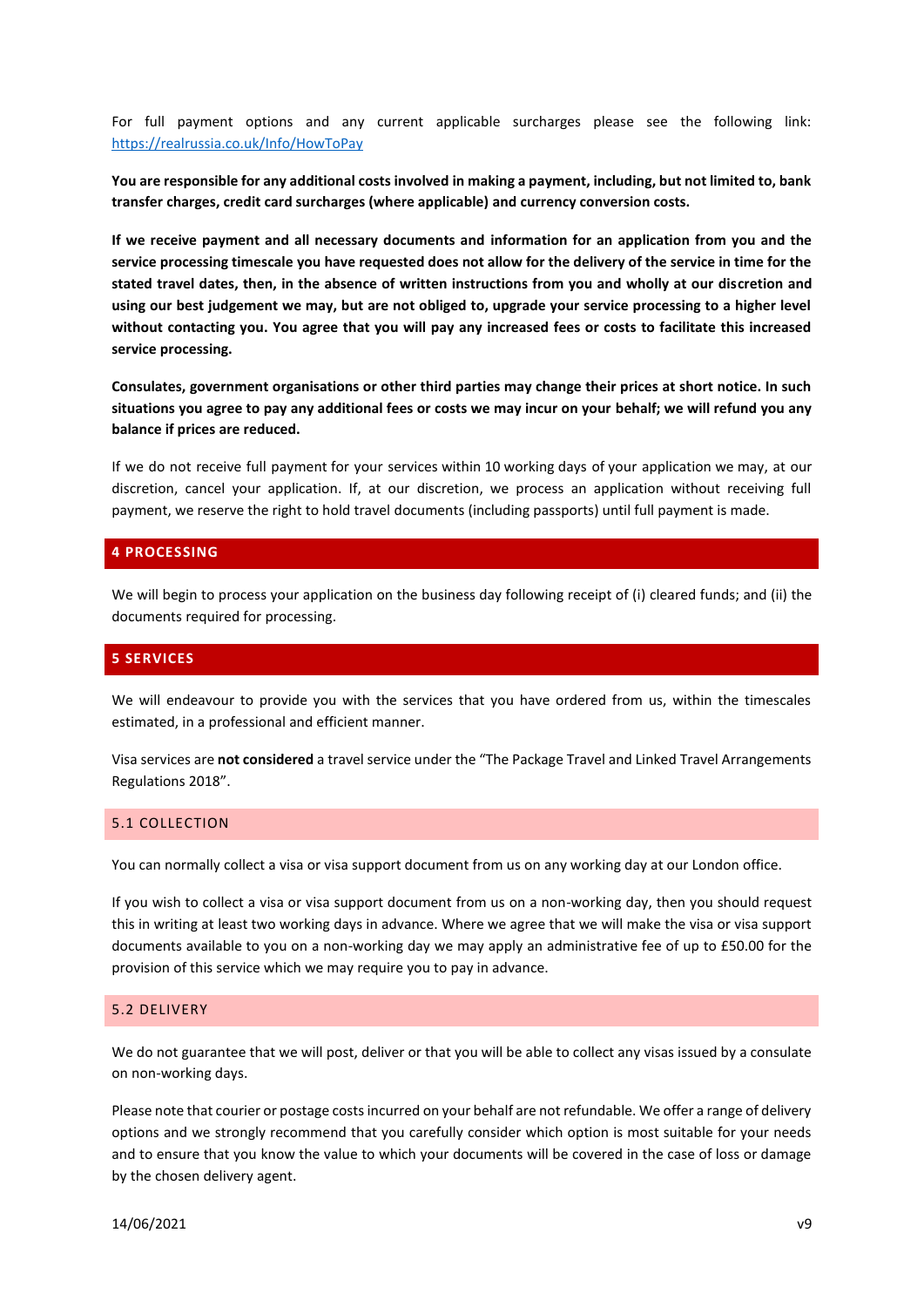#### 5.3 LIABILITY FOR THIRD PARTIES

For the avoidance of doubt, you understand that Real Russia are an agent that you instruct to facilitate and manage the process of obtaining a visa or visa support document on your behalf.

**We are dependent upon various third parties who are beyond our reasonable control. As such, you agree that we will not be held liable for any losses, either consequential or inconsequential, that you may potentially, or actually, incur due to the actions or failure of such a third party. This includes, but is not limited to, failure to meet expectations, reduced service levels or loss of documents by a consulate or state organisations such as the Russian Migration Authority.**

#### 5.4 ISSUE OF SERVICES

Consulate and visa application rules can change from day to day, as such we cannot, and do not, guarantee that we will obtain a visa or visa support document for you, that any visa or visa support document issued will be exactly as requested or that any visa or visa support document will be issued without errors or omissions.

The issue of a visa or visa support document is wholly dependent upon the relevant consulate or responsible foreign government organisation and the decision to issue a visa or visa support document (including the type, validity period, conditions and restrictions) is absolutely at their discretion.

In the unlikely event that you are not issued any form of visa or visa support document, are not issued one as requested or are issued one with errors or omissions:

- (i) we will accept no responsibility for any losses, either consequential or inconsequential, that you may potentially, or actually, incur;
- (ii) it is very unlikely that the relevant consulate or responsible foreign government organisation will allow any form of appeal or answer any questions as to why your application was rejected; and
- (iii) your only real option to try and obtain the visa or visa support document you require will be to complete a new application. We will be happy to consider any further applications which you wish to make but they will be treated as separate orders and any associated application fees will need to be paid again in respect of the new application.

### 5.5 VISA SUPPORT DOCUMENT

Where we are providing a "visa support only" service then the visa support documents we provide will be fully compliant with the legislation of the country and the rules of the consulate that requires them. However, having a valid visa support document does not guarantee that the consulate will issue a visa and it is your responsibility to ensure that you meet all of the document and application requirements of the consulate that you intend to apply to.

### 5.6 MIGRATION RISK

If, at the time of your application, or subsequently, you have been classified as "migration risk" by the relevant authorities and then subsequently seek to cancel any of the services which you have requested from us we reserve the right to raise a charge of up to £100 in respect of any additional administration costs or charges which we incur in respect of your status as a migration risk before any refund is made.

### 5.7 BIO-METRIC APPOINTMENTS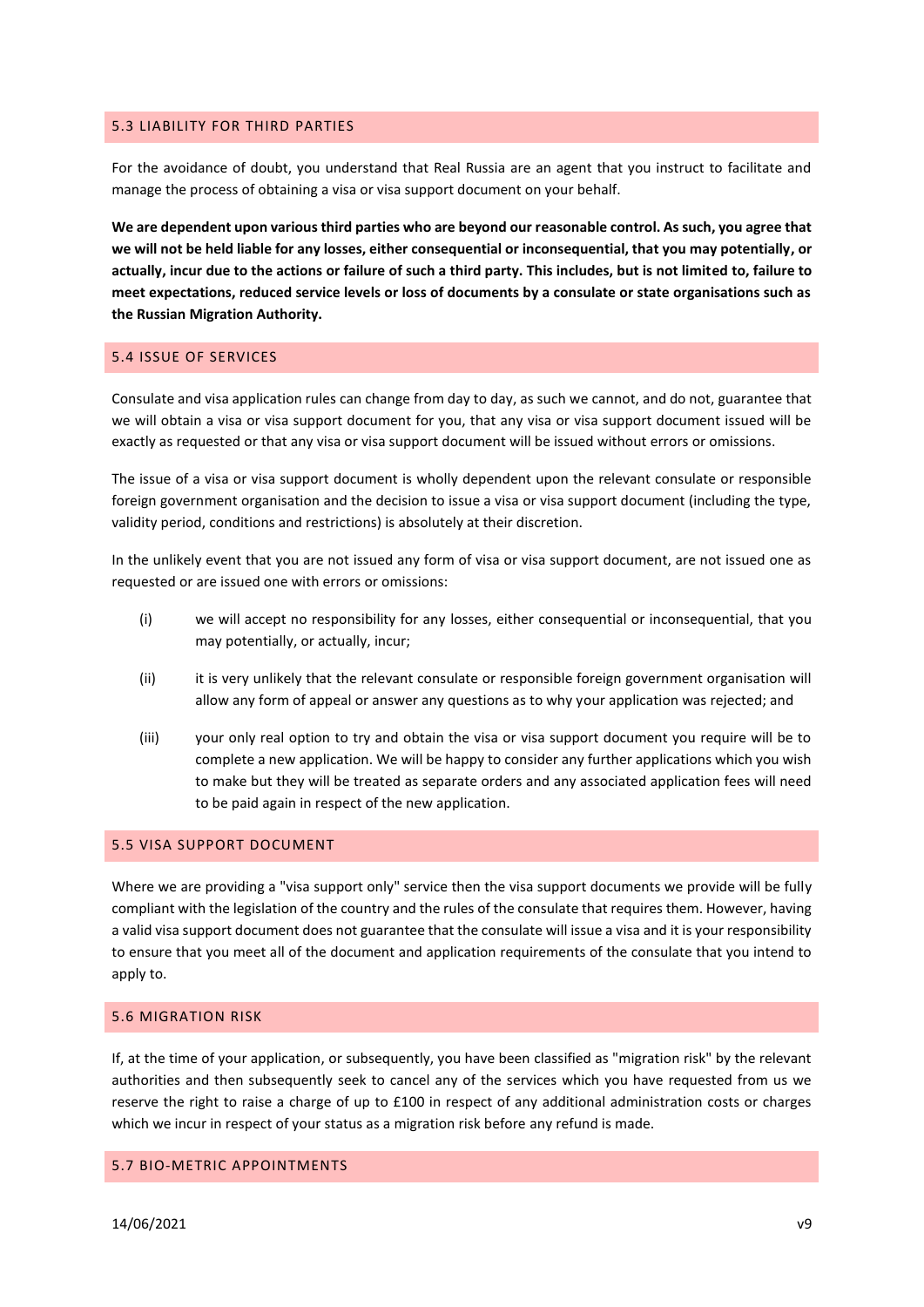Where we are facilitating the bio-metric data collection in our office as part of our service to you:

- (i) You acknowledge that this service is provided by a third party contracted from the associated consulate.
- (ii) Bio-metrics data collection is controlled and scheduled by appointment only.
- (iii) You will be given the opportunity to select a date and time for your appointment that is most suitable for you and you will be provided with your appointment details including a date and time in writing.
- (iv) If you wish to change your appointment, then you should notify us in writing a minimum of one full business day before it is due.
- (v) If you miss your allocated appointment, then we cannot guarantee that we will complete your biometric data collection on that day, and you may need to make another appointment.
- (vi) Where we are providing a service to take passport photos during your appointment you must ensure that you are able to meet the standards required by the consulate for such application photos. If you do not and we are unable to submit your application, then we may consider this as a "missed appointment".
- (vii) If you have been instructed to bring in additional documents for your application and fail to do so or they are not as requested and we are unable to submit your application then we may consider this as a "missed appointment".
- (viii) We reserve the right to charge you £28 for missed appointments, or for appointment changes not requested in accordance with item (iv).

#### 5.8 CHECK AND PREPARE SERVICES

"Check and prepare" services are those where we will check the application documents and / or prepare the visa application on your behalf.

- (i) You are responsible for lodging your visa application to the consulate or visa application centre and managing the visa process yourself including travel costs, payment of application fees and collection and confirmation that the visa is correct. We are not able to assist you with lodging or managing any visa applications you make yourself.
- (ii) You should submit only the documents we have identified and / or prepared with your application, in the format we have identified and / or prepared and within the timescales we have identified to the visa application centre or consulate. If you do not, then your visa may be delayed or not issued at all.
- (iii) We will ensure that the application pack we send to you is correct for application to the visa application centre at that time, however you should be aware that this does not guarantee that the consulate will issue you with a visa, or issue the visa with the conditions that you request.
- (iv) You should be aware that the visa application centre or consulate may, wholly at their discretion, ask for additional documents or with a different format. In this case, you may send to us these documents for checking and / or preparation before you provide them to the consulate or visa application centre at no extra cost.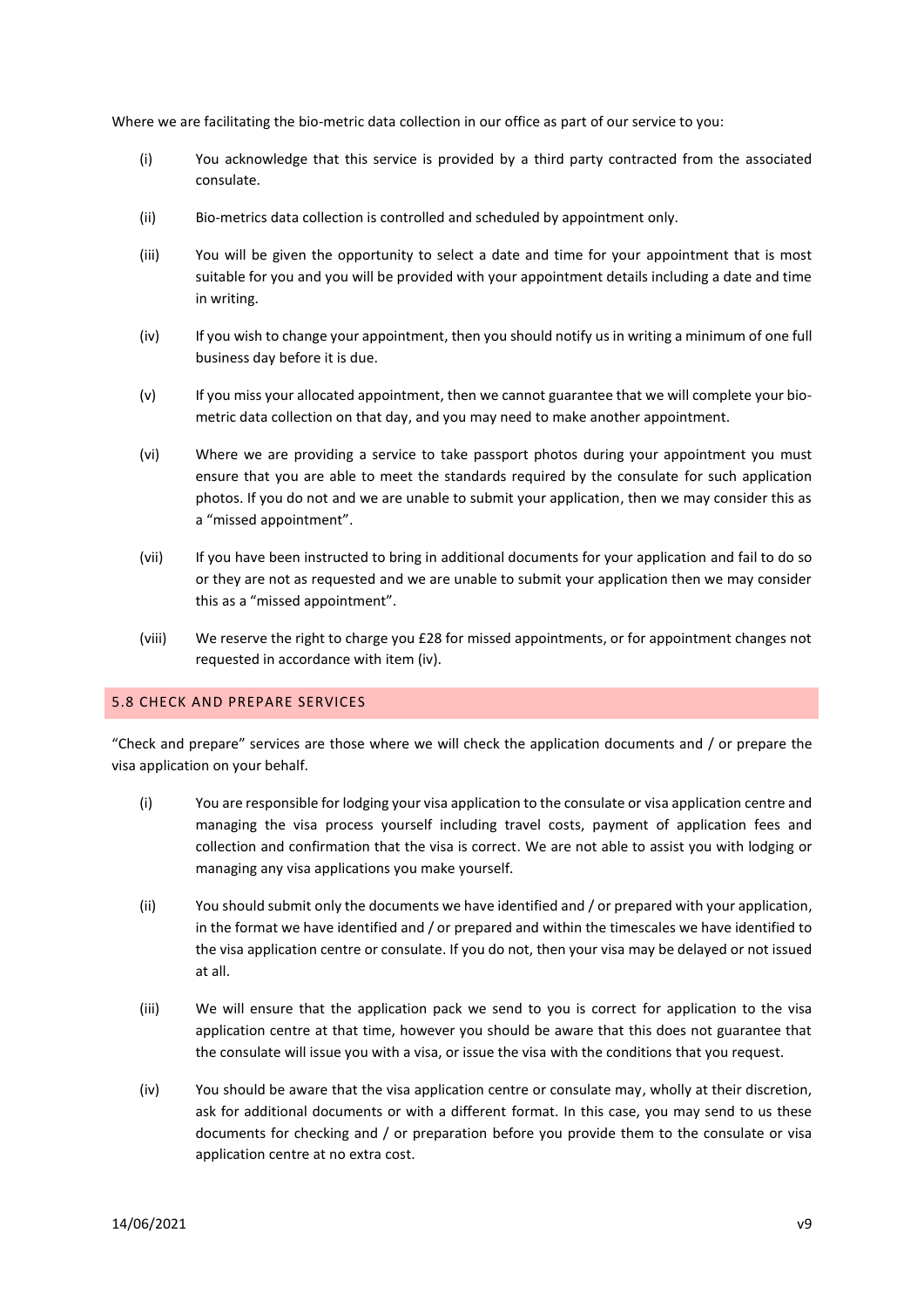### **6 DOCUMENTATION**

You confirm that all the documents and information that you provide to us in relation to your requested visa services are accurate, complete and correct.

You understand that if you provide inaccurate, incomplete or incorrect information or documents that this may delay the service you have requested, may make delivery of the requested services impossible or mean that the consulate may reject your application. We will not be liable for such a delay or rejection.

To process any visa, we require your original passport, the original signed consulate application form and the required number of original identity (passport) photographs.

Any other document which we ask you to supply to process the visa application at the appropriate consulate should be provided as a copy unless we specifically request the original. Documents that may be provided as copies include, but are not limited to: bank statements, insurance documents, utility bills, contracts, birth certificates, and second, or expired, passports.

We do not accept responsibility for the custody, loss of or damage to original documents which we have not asked you to send us.

# **7 YOUR RESPONSIBILITY**

While we provide information on the various visa types and services available, you are responsible for ensuring that the visa or visa support document that you order from us is suitable for your specific requirements and that you use it for the purpose it is intended and in compliance with the laws of the issuing country.

While we will provide you with guidance and support while completing any application forms, you are responsible for entering and confirming the data you provide for your visa or visa support application is correct.

You are responsible for clearly identifying the travel dates which you need your visa to cover. You will be shown these prior to submitting your online entry and again on the application form, it is your responsibility to confirm that these are correct. You should not assume we are aware of your travel plans or circumstances and we will not accept liability for any visa issued that does not cover your intended travel dates.

Where you provide your own visa support documents with your application for Russian visa processing, you acknowledge that you understand that any visa issued will be for the dates listed on the visa support documents you have provided and not the dates listed on the associated visa application form.

Many consulates, including the Russian consulates in the United Kingdom, do not allow for two active visas to be issued at the same time; for example two visas in the same passport or in two visas issued in two separate passports. In such cases the consulate will cancel the current visa before issuing a new one. You are responsible for ensuring the cancelation of any current visa will not affect your travel plans.

You are responsible for, and shall reimburse us in respect of, all fines, fees and costs, including those applied to us, charged by the authorities if you break migration law. This includes, but is not limited to: deportation, arranging an exit visa, and arranging for late registration of your visa.

## 7.1 TIMESCALES & DELIVERY

You are responsible for selecting the appropriate service processing timescales and delivery options to meet your specific needs and you agree that you will promptly provide all documents, information and payments that are needed to allow us to successfully provide the service to you.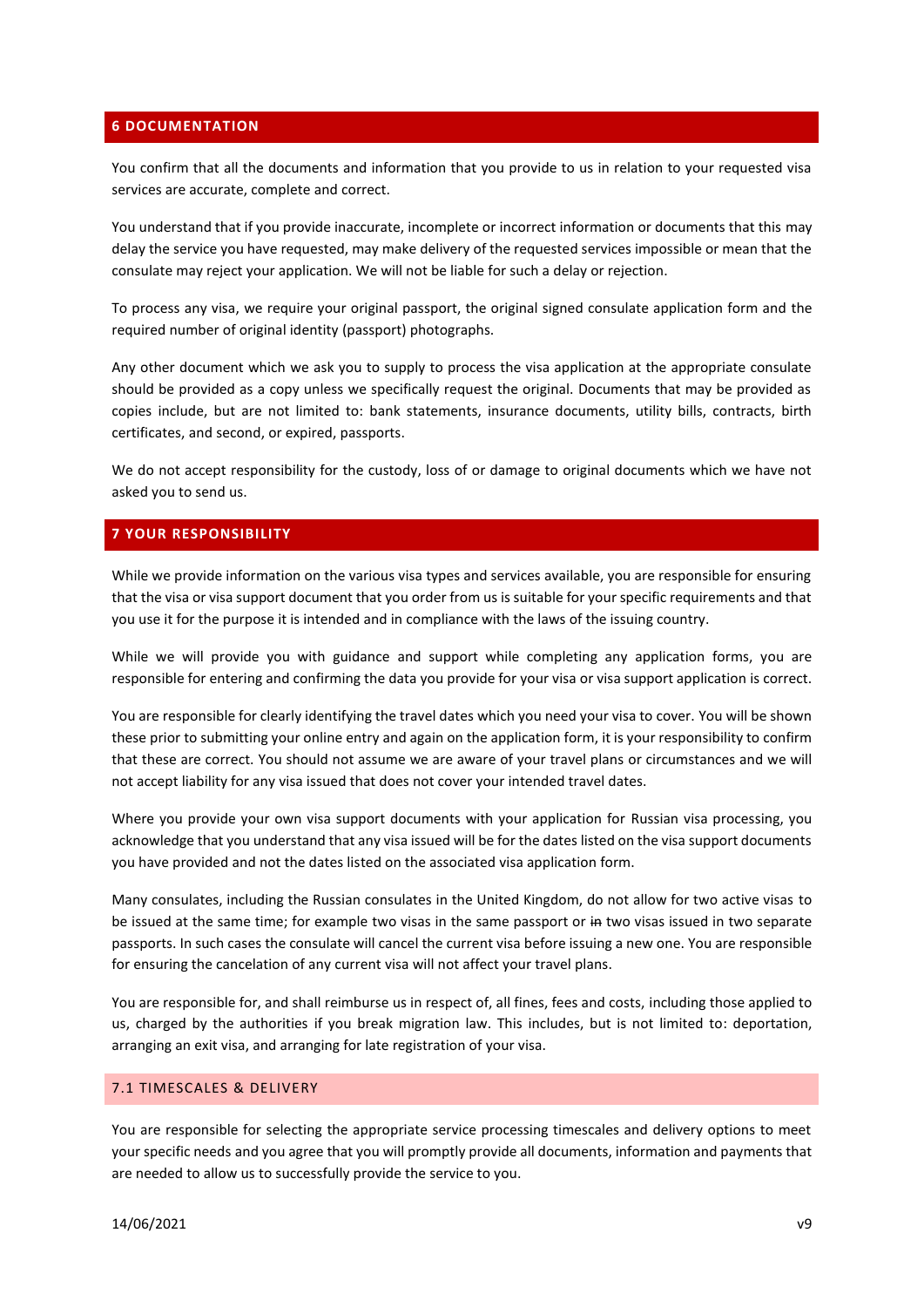### 7.2 AFTER RECEIPT OF VISA SERVICES

You are responsible for confirming that the visa or visa support documents issued are suitable for your actual requirements before you travel or use them. If there is an error in your visa or visa support documents then, where we have been advised of that error, we will endeavour, where possible, to correct the error free of charge. This further assistance is subject to the restrictions set out in Paragraph 5.4 above.

Under no circumstances should you attempt to use the visa outside of its issued purpose, including attempting to enter or leave the visa issuing country outside of the visa validity dates or for an invalid purpose of travel.

### 7.3 INCOMPLETE APPLICATION

If we receive an application that is incorrect, incomplete or contains conflicting information then we will attempt to contact you to receive your instructions. You agree that, wholly at our discretion and using our best judgement, we may, but are not obliged to, correct, complete or resolve conflicts in your application as we determine it is necessary if we are not able to contact you. Where we have corrected, completed or resolved a conflict in your application without being able to contact you we will not be responsible for any errors, omissions or potential problems associated with using the issued visa or visa support documents.

#### **8 OUR RESPONSIBILITY**

Subject to Paragraphs 5.3, 5.4 and 6, if you are dealing as a consumer, if we fail to comply with these Terms, we are responsible for loss or damage you suffer that is a foreseeable result of our breach of these Terms or our negligence, but we are not responsible for any loss or damage that is not foreseeable. Loss or damage is foreseeable if it was an obvious consequence of our breach or if it was contemplated by you and us at the time we entered into the Contract.

If you are dealing as, or pursuant to, a business (i) we will have no liability to you for any loss of profit, loss of business, business interruption, or loss of business opportunity; and (ii) our total liability to you in respect of all other losses arising under or in connection with the Contract, whether in contract, tort (including negligence), breach of statutory duty, or otherwise, shall in no circumstances exceed the service fees that you have paid to us.

We do not in any way exclude or limit our liability for (i) death or personal injury caused by our negligence; (ii) fraud or fraudulent misrepresentation; or (iii) any other form of liability which we cannot lawfully exclude.

## **9 CANCELLATIONS & AMENDMENTS**

#### 9.1 CANCELLATION BY US AND EVENTS OUTSIDE OUR CONTROL

We will not be liable or responsible for any failure to perform, or delay in performance of, any of our obligations under a Contract that is caused by an Event Outside Our Control.

An "Event Outside Our Control" means any act or event beyond our reasonable control, including without limitation, strikes, lock-outs or other industrial action by third parties, civil commotion, riot, invasion, terrorist attack or threat of terrorist attack, war (whether declared or not) or threat or preparation for war, fire, explosion, storm, flood, earthquake, subsidence, epidemic or other natural disaster, or failure of public or private telecommunications networks or impossibility of the use of railways, shipping, aircraft, motor transport or other means of public or private transport.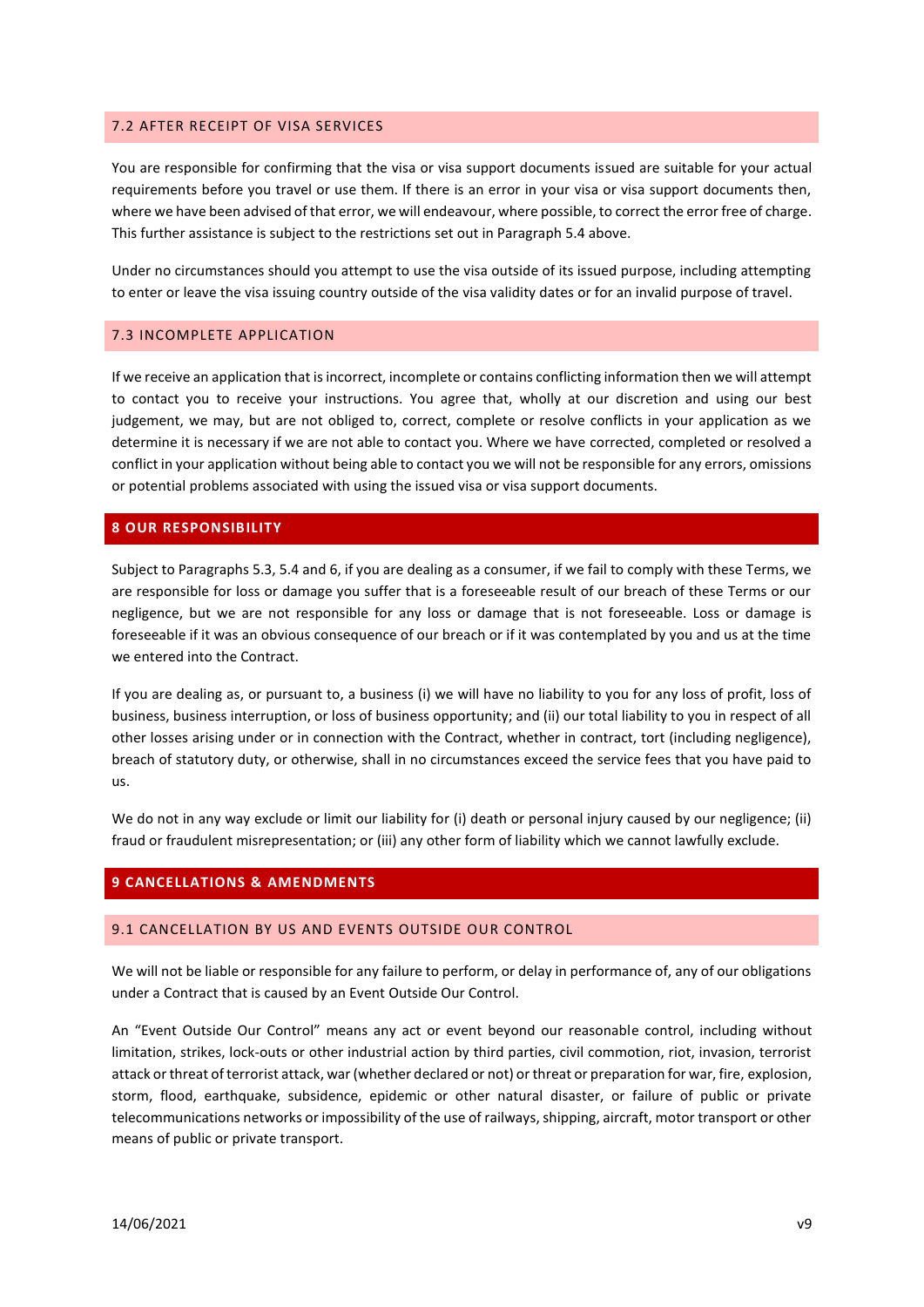If an Event Outside Our Control takes place that affects the performance of our obligations under the Contract (i) we will contact you as soon as reasonably possible to notify you; and (ii) our obligations under the Contract will be suspended and the time for performance of our obligations will be extended for the duration of the Event Outside Our Control. Where the Event Outside Our Control affects our delivery of our services to you, we will, where possible, arrange a new delivery date with you after the Event Outside Our Control is over.

We shall use all reasonable endeavours to mitigate the effect of any Event Outside Our Control on the performance of our obligations under the Contract, however, if the Event prevents, hinders or delays our performance of our obligations for a continuous period of more than 20 working days, either party may terminate the Contract by giving written notice to the other party.

In any event where we cancel the services in accordance with Paragraph 9.1 we will refund any monies which we have received in respect of our own charges but cannot refund any sums which, as at the time of the cancellation, have already been paid to the relevant consulate or responsible foreign government organisation. We will have no other liability to you whatsoever.

# 9.2 CANCELLATION BY YOU

If you are dealing as a consumer please note that, given the often time sensitive nature of Visa applications, we believe that it is reasonable for you to waive any cancellation rights that may be granted to you under the Consumer Protection (Distance Selling) Regulations 2000 and/or the Consumer Contracts (Information, Cancellation and Additional Charges) Regulations 2013 (as applicable).

These regulations grant consumers certain rights to cancel a contract made over the internet up to fourteen days after placing their order. These rights can be waived in the event that it is important that services are provided promptly / from the date the Contract is entered into.

Please note that by entering into this Contract you accept and agree to waive these cancellation rights and accept, in their place, the cancellation rights set out in the remainder of Paragraph 9.2.

# **If you wish to cancel your application after we have confirmed to you that it has been accepted for processing, we ask that you confirm your request in writing.**

On receipt of your cancellation request we will refund to you any monies paid for the services, less:

- (i) any expenses we have properly incurred on your behalf (including any applicable bank transfer charges, credit card surcharges (where applicable) and currency conversion costs).
- (ii) if we have received your documents but have not lodged them to the consulate, a cancellation charge. This charge will be at least £10.00 but may be more if your cancellation involves significant administration or additional cost. We would be happy to discuss these potential costs with you before your application should you wish to do so.
- (iii) if we have already submitted an application to a consulate, any monies due in respect of that submission.
- (iv) in relation to a "visa support document only" service or registration document, if we have already paid the relevant fees and submitted an application to the organisation responsible for their issue, those fees.

Please note, in the event that you send us a cancellation request after we have already submitted an application to a consulate, it is unlikely that we would be able to return your travel documents until the consulate have processed your application and issued your visa.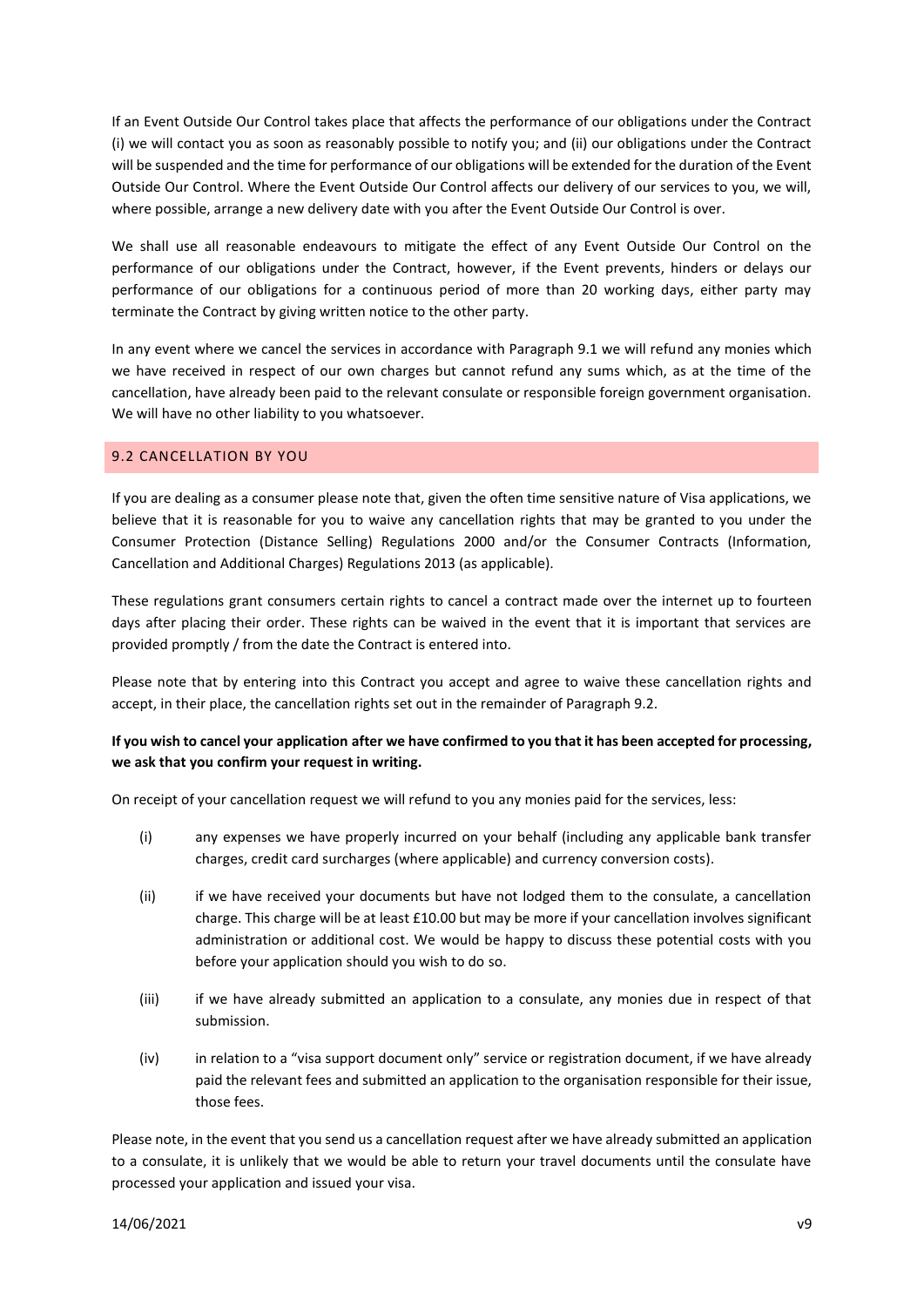#### 9.3 AMENDMENTS BY YOU

Although we are not legally bound to accept amendments that you may wish to make to your application after confirmation, where possible we will attempt to do so. Where we do make changes to your application, we reserve the right to charge appropriate administration costs, which you will be advised of prior to any changes being confirmed.

If you do not confirm the changes in writing to us during normal business hours before we apply them then we will not accept any liability for any misinterpretation or perceived mistakes.

# **10 COMPLAINTS PROCEDURE**

In the unlikely event you have any complaints about the services we provide, please promptly send your complaint to our customer service team detailing your issue or otherwise contact us using the details shown on ou[r Contact Us Page.](https://www.realrussia.co.uk/info/contact-us)

You will receive an acknowledgement of your complaint within 5 working days and a full written response within 30 days of our receipt of your communication detailing our investigation, any action that we propose to take and any alternative options you may wish to pursue.

It goes without saying that our clients are most important to us and we do, in all circumstances, work hard to delight our clients and this includes working with you to address any dissatisfaction you may have experienced.

## **11 GENERAL**

**Agency arrangement:** Real Russia act as a disclosed agent on your behalf when arranging and paying for Visa and Visa Service Documents Letters of Invitation. These are supplied to you by the consulate and/or Visa Application Centre and/or Visa Service Document / Letter of Invitation supplier providing their services to you. Our service is the arranging for the documents to be supplied to you by the supplier. All charges made to you are comprised of our service charge for the services we supply to you and a disbursement of costs paid on your behalf to the supplier making a supply to you.

**Assignment:** We may transfer our rights and obligations under a Contract to another organisation, but this will not affect your rights or our obligations under these Terms.

**Assignment by you:** You may only transfer your rights or your obligations under these Terms to another person if we agree in writing.

**Entire Agreement:** If you are dealing as a business these Terms and any document expressly referred to in them constitute the entire agreement between you and us and supersede and extinguish all previous agreements, promises, assurances, warranties, representations and understandings between us, whether written or oral, relating to its subject matter. You acknowledge that in entering into this Contract you do not rely on any statement, representation, assurance or warranty (whether made innocently or negligently) that is not set out in these Terms.

**Filing:** Please note we will not necessarily file a copy of any Contract made between us.

**Law and Jurisdiction:** These Terms are governed by English law. A Contract, and any dispute or claim arising out of or in connection with it, will be governed by English law. You agree that the courts of England and Wales will have non-exclusive jurisdiction. However, if you are a resident of Northern Ireland you may also bring proceedings in Northern Ireland, and if you are a resident of Scotland, you may also bring proceedings in Scotland.